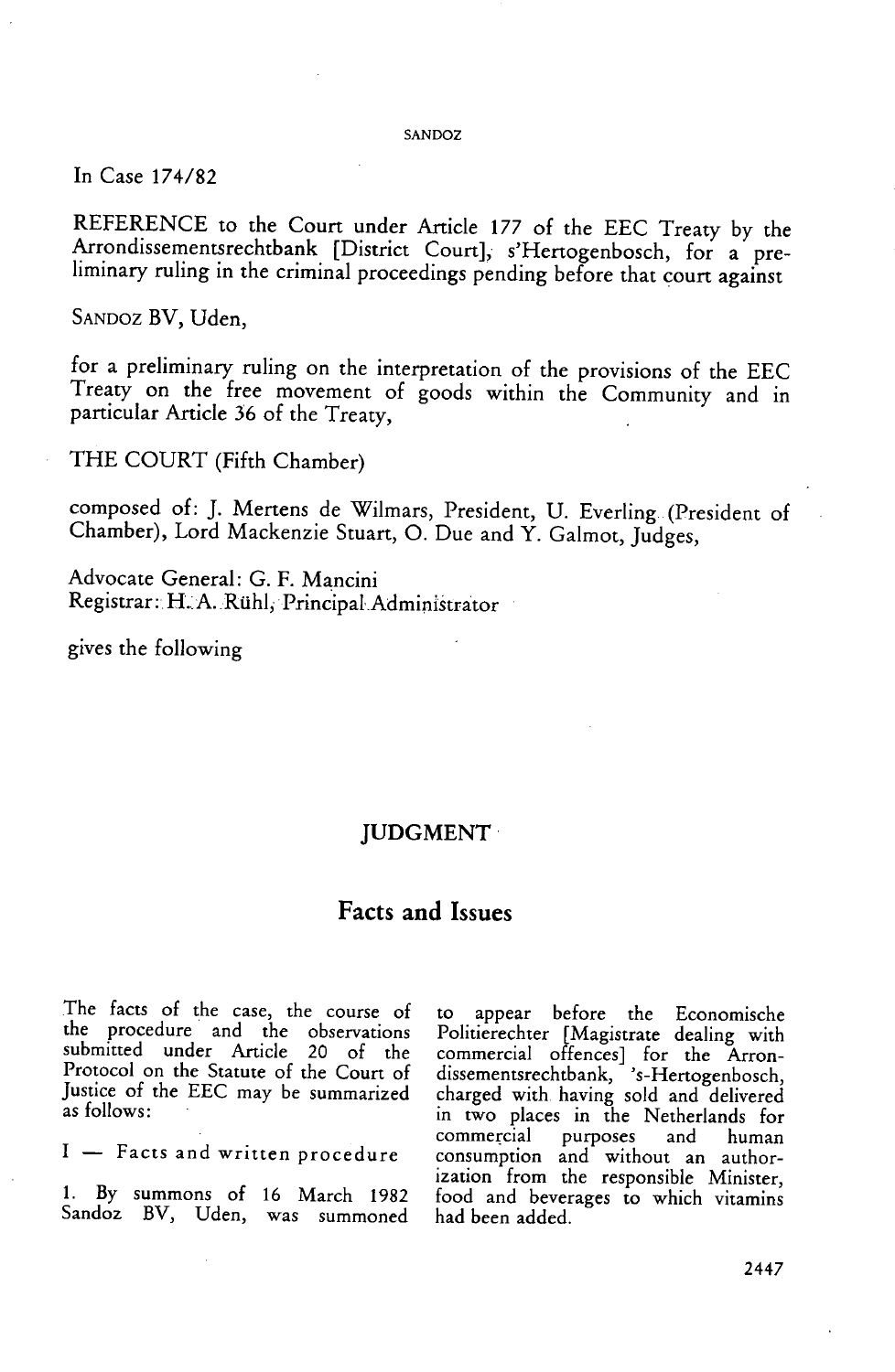According to Article 10 (a) (1) of the Algemeen Besluit [General Decree] of 11 July 1949 adopted in implementation of Articles 14 and 15 of the Warenwet [Food and Drugs Law] of 1935 "no vitamins ... " may be added to food and beverages without an authorization granted by the Minister responsible for implementing this decree. Such authorization may be subject to conditions".

In the present case Sandoz BV sold muesli bars, "Powerback" and analeptic beverages imported either from Switzerland or from the Federal Republic of Germany to which a number of vitamins and in particular Vitamins A and D had been added. All the products in question are lawfully marketed in the Federal Republic of Germany and Belgium.

It appears from the file on the case that before marketing the said products in the Netherlands the defendant had sought an authorization for that purpose pursuant to Article 10 (a) (1) of the aforesaid Algemeen Besluit. By letter dated 12 July 1979 the Inspecteur van de Volksgezondheid [Public Health Inspector] replied that an authorization "is granted only if it is shown that there is a demand for the products to which vitamins ... have been added". By<br>decision dated 26 August 1981 the decision dated 26 August 1981 Minister van Volksgezondheid en Milieuhygiëne [Minister for Public Health and the Environment] rejected the application for an authorization on the ground that the Vitamins A and D in the products in question represented a danger to public health, particularly as the labelling did not display instructions as to usage which would make it possible to adapt the intake of vitamins to individual needs.

Sandoz BV contended in its defence before the Arrondissementsrechtbank that Article 10 (a) of the Algemeen Besluit was not binding since it was contrary to Article 30 *et seq.* of the Treaty. In order to decide upon the merits of that argument the national<br>court staved the proceedings and court stayed the proceedings referred the following questions to the Court pursuant to Article 177 of the EEC Treaty:

- "1. Where:
	- (a) food or beverages, or both, to which vitamins have been added, have been marketed in one or more Member States lawfully, that is to say in accordance with the legislation in force locally, and
	- (b) an importer of food or beverages, or both, established in another Member State imports lawfully marketed food or beverages, or both, to which vitamins have been added, from one of the referred to under (a) above into the Member State in which he is established,

do the provisions derogating from the rules concerning the free movement of goods within the Community, in particular Article 36 of the EEC Treaty in so far as it relates to the protection of the health of humans, justify the government of the Member State of importation in prohibiting the marketing of such food or beverages, or both, in that State without ministerial authorization?

2. Must the previous question be answered differently if the general prohibition on the sale of food and beverages to which vitamins have been added, unless authorized by a ministerial decision, has the result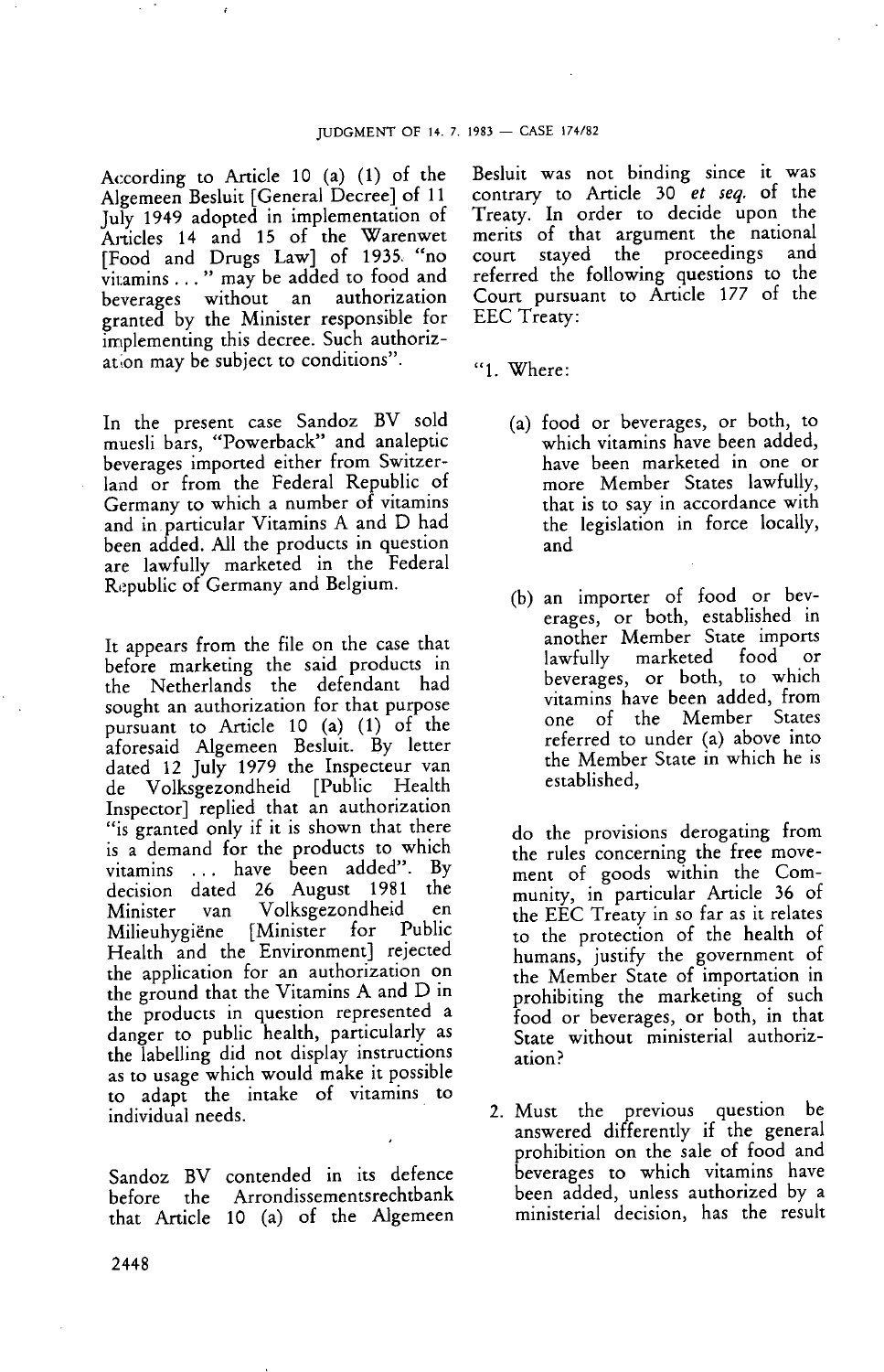that the importer referred to under I (b) above bears the onus of proving that the food and beverages concerned are not a danger to public health and must therefore be authorized?

3. Must the question be answered differently if the application of the general prohibition of the sale of food and beverages to which vitamins have been added, unless authorized by a ministerial decision, has the result that the national authorities of a Member State prohibit the sale of such food and beverages which have been lawfully produced and marketed in another Member State, unless the producer or seller shows not only that such products are not a danger to health but also that it is desirable to market them and that there is a need for vitamins to be added?".

2. The judgment making the reference was received at the Court Registry on 28 June 1982.

Written observations pursuant to Article 20 of the Protocol on the Statute of the Court of Justice of the EEC were submitted by Sandoz BV, represented by Blackstone, Rueb and Van Boeschoten, Advocates at The Hague and Amsterdam, and by J. C. Schultsz and B. J. H. Grans, Advocates, Amsterdam, the Netherlands Government, represented by F. Italianer, acting for the Minister for Foreign Affairs, the Danish Government, represented by its Legal Adviser, Per Lachmann, the Italian Government, represented by Ivo M. Braguglia, Avvocato dello Stato, and the Commission of the European

Communities, represented by its Legal Adviser, Rolf Wägenbaur and Thomas van Rijn, members of its Legal Department, acting as Agents.

Upon hearing the report of the Judgeand the views of the Advocate General the Court decided, by order of 15 December 1982, to refer the . present case to the Fifth Chamber pursuant to Article 95 of the Rules of Procedure and to open the oral procedure without any preparatory inquiry.

### $II -$  Written observations

1. The company *Sandoz* emphasizes at the outset the part played by sports nutrition. Sportsmen have an increased energy need. Furthermore, physical and psychological effort tend to reduce the appetite and this may lead to an energy deficit.

The question raised in the present case is whether recourse to enriched sports nutrition constitutes a danger to health. Although it is generally recognized that excessive consumption of certain vitamins may have deleterious consequences and undesirable side-effects scientific research has enabled objective and internationally recognized criteria to be established as regards the level of toxicity for the various vitamins. If those criteria are applied to the Sandoz products it becomes apparent that it is in practice impossible to reach a toxic level by consuming them in view of the fact that the amounts which would have to be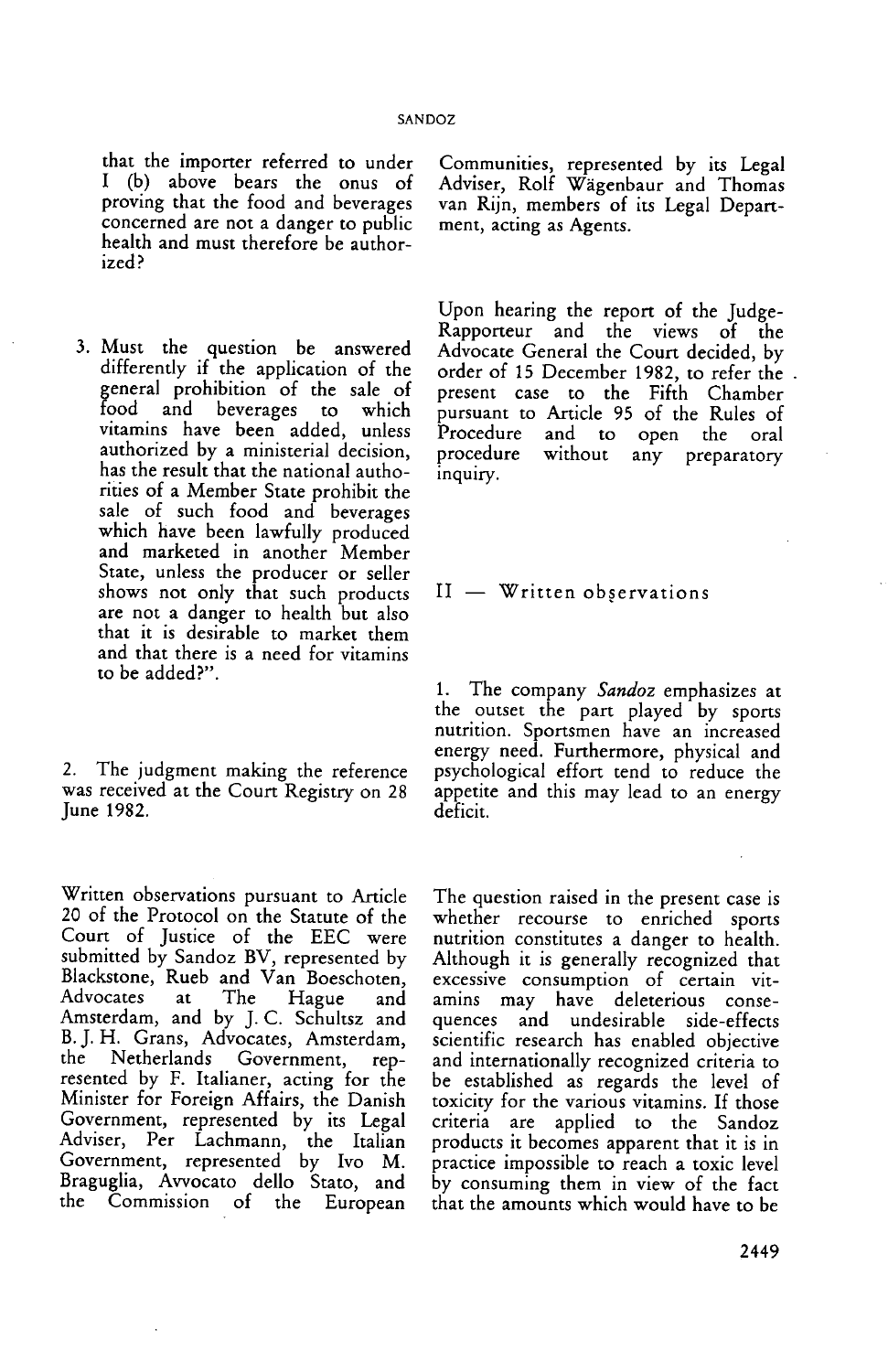consumed for this to occur would be beyond the process of digestion.

 $\cdot$ 

So far as the law is concerned, Sandoz emphasizes that there are no Community rules applicable in the matter. All that the Council Directive No 77/94 of 21 December 1976 on the approximation of the laws of the Member States relating to foodstuffs for particular nutritional uses (Official Journal 1977, L 26, p. 55) contains are rules on the designation of such foodstuffs. That directive nevertheless deserves to be mentioned inasmuch as it recognizes in the recitals in the preamble thereto that it is necessary to adopt additional measures in relation to the composition and manufacture *inter alia* of foodstuffs intended for sports nutrition.

The case-law of the Court confirms that Article 30 of the Treaty must be understood as meaning that goods lawfully produced or marketed in a Member State must in principle be admitted to the market of any other Member State and that it is only exceptionally that a Member State may refuse or limit the access of such products to its market. A derogation from the principle of the free movement of goods is allowed only if the national rules are necessary, that is to say appropriate and not excessive, in order to satisfy mandatory requirements and if they pursue an aim- which is in the general interest and are essential for the achievement of that aim, that is to say they constitute at once the means which is the most appropriate and the one which least impedes trade.

Bengal San Syria Sa If those principles are applied to the present case it is apparent that the Netherlands rules are incompatible with Community law since, in the absence of ministerial authorization, they prohibit the addition of any vitamins to foodstuffs and beverages whatever their composition or purpose and there is no information available to the public concerning the criteria adopted in considering an application for authorization. Moreover it is contrary to the case-law of the Court to require an importer to supply evidence that the addition of vitamins is not only not harmful but also necessary and useful.

The Netherlands legislation is also incompatible with inasmuch as the decision of the Minister rejecting the application for an authorization is subject only to a limited administrative appeal before the Raad van State [State Council] and in those proceedings the question whether the particular products do or do not represent a danger to public health cannot be considered.

Article 36 of the Treaty is not applicable in the present case since the addition of vitamins to the products in question does not reach a toxic level and does not therefore constitute a threat to health.

Furthermore, the Netherlands rules are not necessary. Since there are internationally recognized limits in relation to the absorption of vitamins it is sufficient from the point of view of public health to have recourse to rules which make it impossible for these thresholds to be exceeded by the consumption of products containing vitamins. That approach has moreover been -adopted by other Member States such as the United Kingdom and Belgium (which have only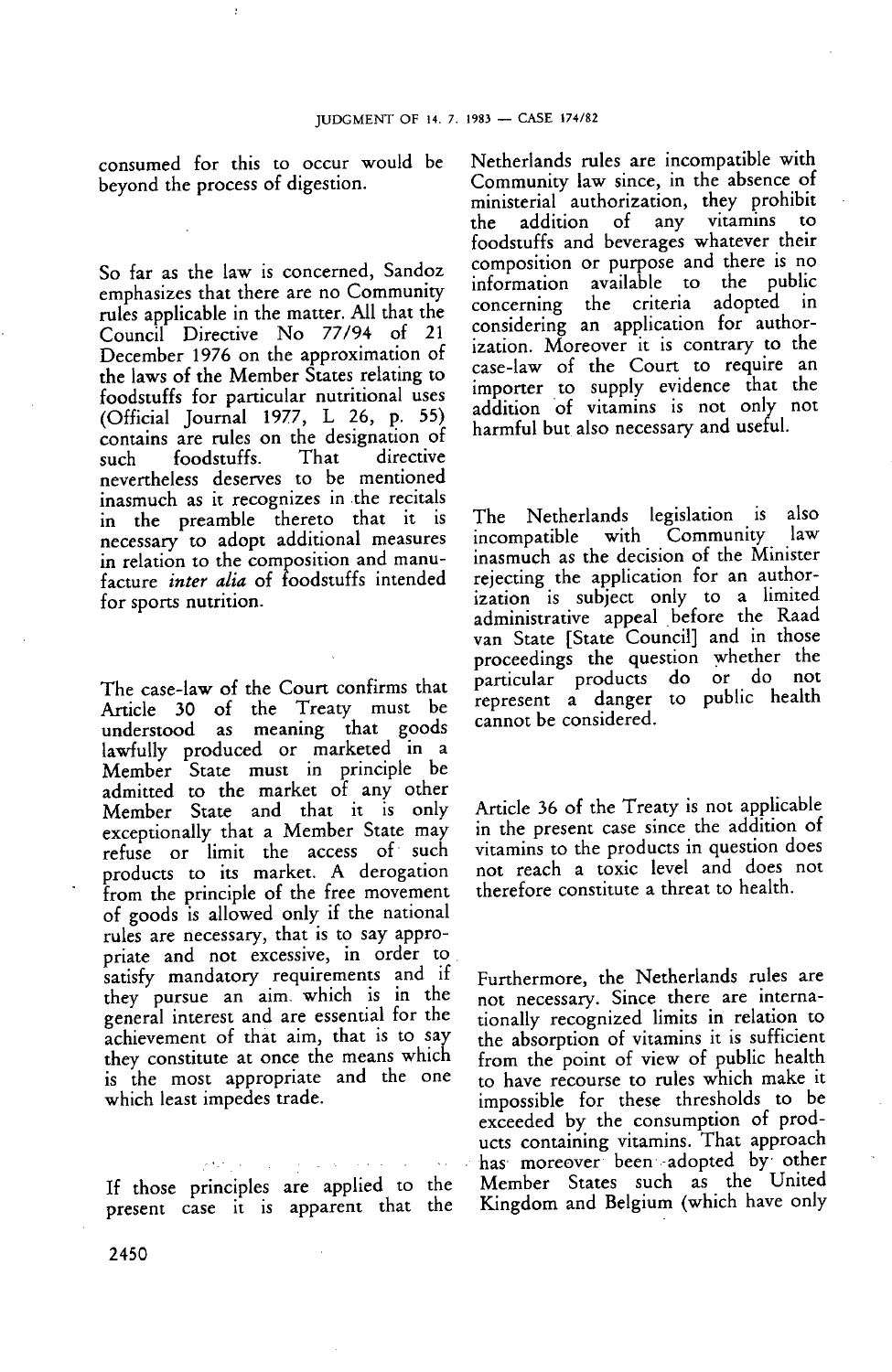rules relating to designation and labelling), Germany and France (which have quantitative restrictions on the addition of certain vitamins), Denmark, Italy and Greece (which require only that foodstuffs to which vitamins have been added should be registered).

Finally there is an infringement of the principle of proportionality which requires that measures imposed in the interests of public health should be appropriate to their objective. In the present case it would be possible to ensure effective control by methods which restrict Community trade to a lesser degree, for example by subjecting the quantities and type of vitamins to be added to certain limits and imposing rules in relation to labelling. In that respect the present case may be distinguished from Case 53/80 *Eyssen*  [1981] ECR 409 which was the subject of the judgment of 5 February 1981 where there was uncertainty as to the maximum dosage of an additive.

In conclusion Sandoz suggests the following answer to the questions referred to the Court for a preliminary ruling:

"1. A national rule of law which absolutely prohibits, irrespective of the specific purpose pursued, any addition of vitamins to foodstuffs and beverages without a ministerial authorization and which also has the effect of prohibiting the sale in that Member State of foodstuffs and beverages to which vitamins have been added and which originate in another Member State where they have been lawfully manufactured or

marketed, is incompatible with Community law and finds no justification in the derogations from the rules on the free movement of goods unless the authorities of the Member States concerned show that the foodstuffs and beverages represent a danger to public health whatever the amount and type of vitamins added and also show that the measure in question is necessary in order to satisfy mandatory requirements, is<br>appropriate and not excessive. not excessive, pursues an aim which is in the general interest and the nature of which is so compelling that it justifies derogation from the fundamental rule of the free movement of goods and constitutes the most appropriate means and the one which least impedes trade.

- 2. A rule of national law which requires the importer to show that foodstuffs and beverages to which vitamins have been added and which originate in a Member State where they are lawfully manufactured or marketed constitute no risk to public health is incompatible with the principle of the free movement of goods. That is true *a fortiori* if the competent authority considers the evidence which has to be adduced in the light not of objective criteria but of criteria which relate not to public health but to the protection of national products and which are therefore subjective and discriminatory especially where the decision of the Minister cannot be challenged on its merits.
- 3. The application of a general prohibition of the sale, without ministerial authorization, of foodstuffs and beverages to which vitamins have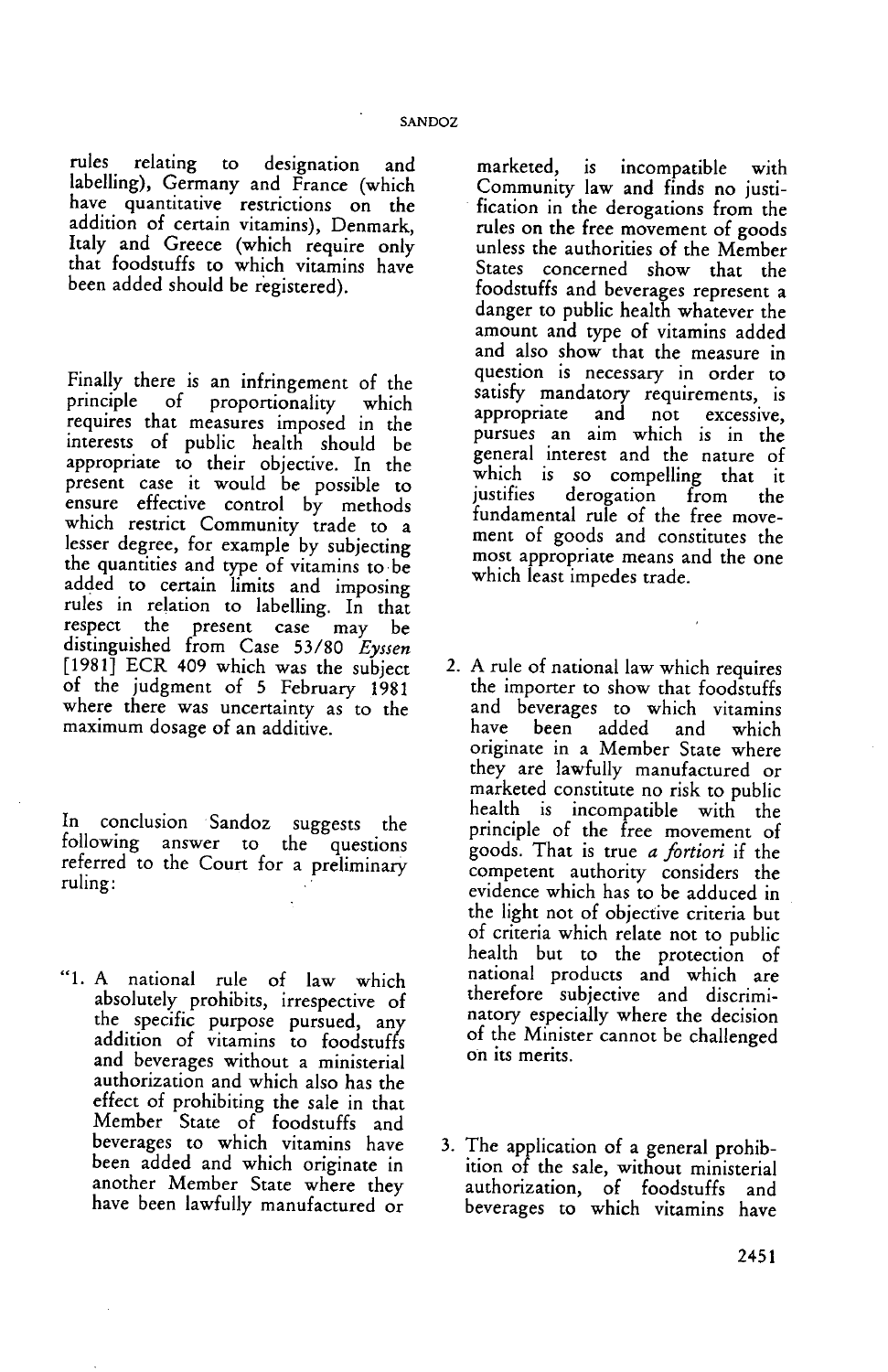been added, which means that the competent authority of a Member State prohibits the sale of foodstuffs and beverages to which vitamins have been added and which are lawfully produced and marketed in another Member State unless the producer or importer or seller shows not only that the goods constitute no danger to public health but also that their marketing is useful and that the<br>addition of vitamins meets a addition of vitamins meets a<br>demand, is incompatible with demand, is incompatible Community law and finds no justification in the derogations from the rules governing the free movement of goods."

2. The *Netherlands Government* states that the Netherlands policy is restrictive regarding all kinds of food additives. Its aim is to ensure in a suitable manner that additives have no adverse effect upon public health. That precaution is made necessary by the very nature of the substances, such as additives used for their (bio-)chemical properties, which create the risk of undesirable side-effects. It is not possible to state categorically that a substance is or is not harmful in view on the one hand of scientific uncertainties and on the other of the fact that harmfulness depends on the quantity of the substance absorbed.

The policy of the Netherlands authorities is to subject food additives to the approval of the administration which takes into account both the daily intake which may be absorbed without risk by a person and the consumption per head of foodstuffs for which the addition is asked and the technological need for the

additive. On that basis the administration may authorize the use of an additive and restrict it if necessary to certain foodstuffs and to a given maximum dosage.

The Warenwet provides both for general derogations from the criteria established and for systems of case-by-case approval. All the instruments of authorization are based on the rules that what has not been authorized may not be added. The system has been adopted in order to ensure in the best possible way the protection of public health in view of the rapid developments which are taking place in the sphere of additives.

The Netherlands Government states that the prohibition of adding nutrients to foodstuffs and beverages has its origin on the one hand in the protection of public health and on the other in the concern to prevent the consumer from being misled.

It has been scientifically proved that an excess of certain vitamins including Vitamins A and D is bad for the health of the consumer. The question whether other vitamins may be harmful is still being studied. Opinions of the Advisory Committee created by the Warenwet and the Voedingsraad [Food Council] show that the uncontrolled addition of vitamins creates an undesirable situation from the point of view of nutrition as a whole especially inasmuch as it renders nutritive deficiencies more likely and contributes in addition to confusing the consumer in his choice of foodstuffs.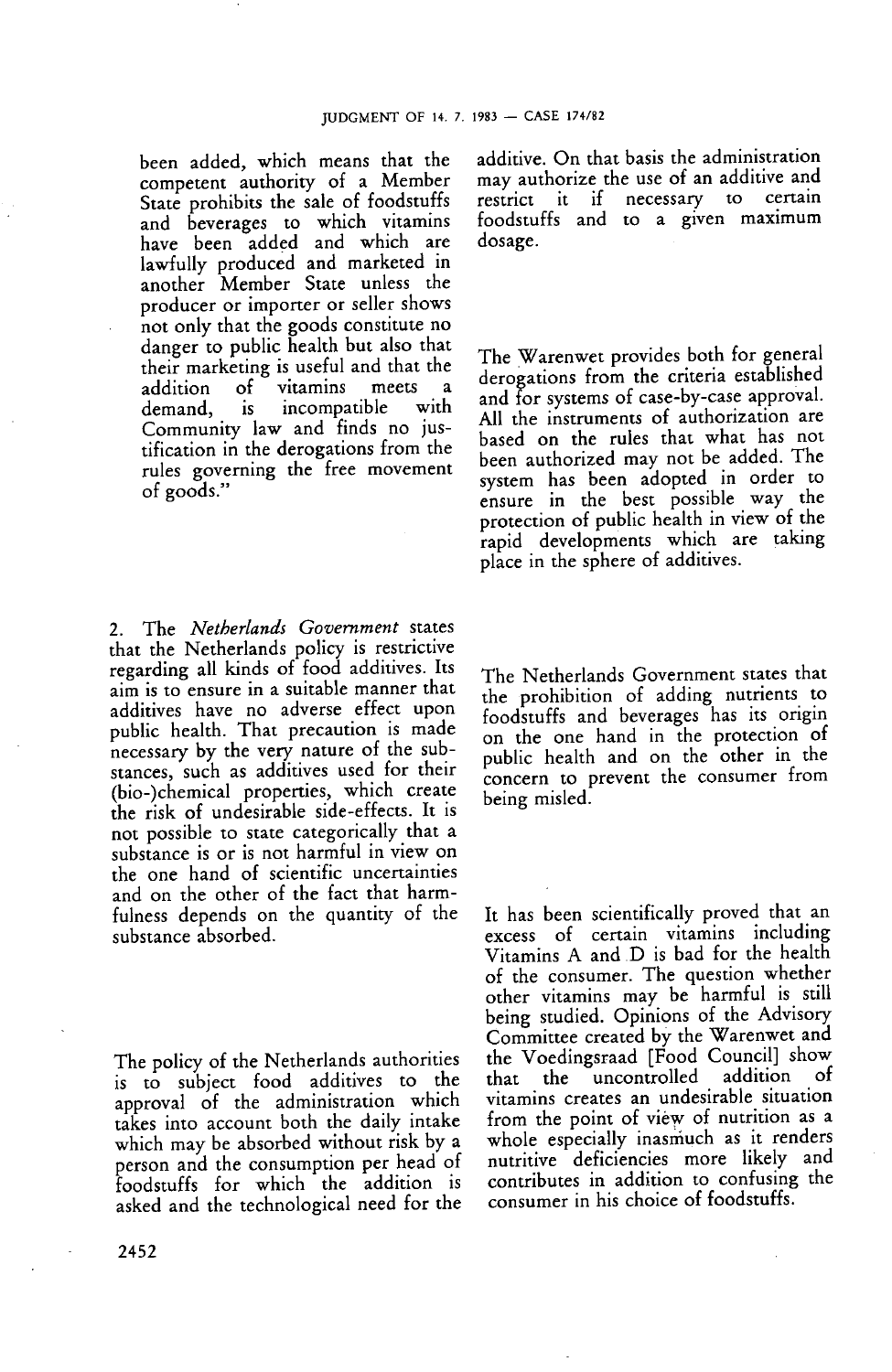Moreover Ariele 10 (a) (1) of the Algemeen Besluit does not prohibit the importation and marketing of vitamin preparations in every case. A certain number of these products are approved on the basis of the Wet op de Geneesmiddelenvoorziening [Law on the Supply of Medicinal Preparations] after a preliminary examination to ensure that the medicinal preparation is harmless.

According to established case-law of the Court the national legislature is free, in the absence of Community rules in the matter, to adopt national rules, especially as regards the production, marketing and consumption of the products in question, with due regard nevertheless to Article 30 *et seq.* of the Treaty. The prohibition of the addition of vitamins, qualified by a system of individual authorizations enabling needs to be met in a flexible manner, is justified by the requirements of the protection of public health referred to in Article 36 of the Treaty, since it cannot be established beyond all doubt that such additives are not harmful and since relative harmfulness depends on the food habits of the consumer.

In conclusion the Netherlands<br>Government suggests the following Government suggests answer to the questions referred to the Court for a preliminary ruling:

"The provisions of the EEC Treaty on the free movement of goods do not prevent a Member State from adopting on grounds of the protection of public health within the meaning of Article 36 of the EEC Treaty national measures prohibiting, in the absence of a preliminary examination, the addition of

vitamins to foodstuffs and beverages produced in the country or imported."

3. The *Danish Government,* dealing only with the first question, states that the Danish legislation on the addition of vitamins to food products (Law No 310 of 6 June 1973 on food and other products; Decree.No 65 of 20 February 1981 on additives to food products) is in certain respects comparable to that applicable in the Netherlands.

By virtue of that legislation the addition of nutrients, including vitamins, is allowed only subject to four conditions:

The addition must be presumed to make good or prevent an assumed lack of a certain nutrient in a large part of the population;

The addition must be intended to replace the loss of nutritive value resulting from industrial treatment of the food product;

The addition is confined to new kinds of similar food capable of replacing or duplicating a ' traditional food product, provided that the traditional product covers an appreciable part of the daily needs for the said nutritive substance;

The addition must relate to foodstuffs which constitute in themselves or are intended for a certain type of nutrition, provided that the amount of foodstuffs is adapted to the purpose and nature of the product and its energy content.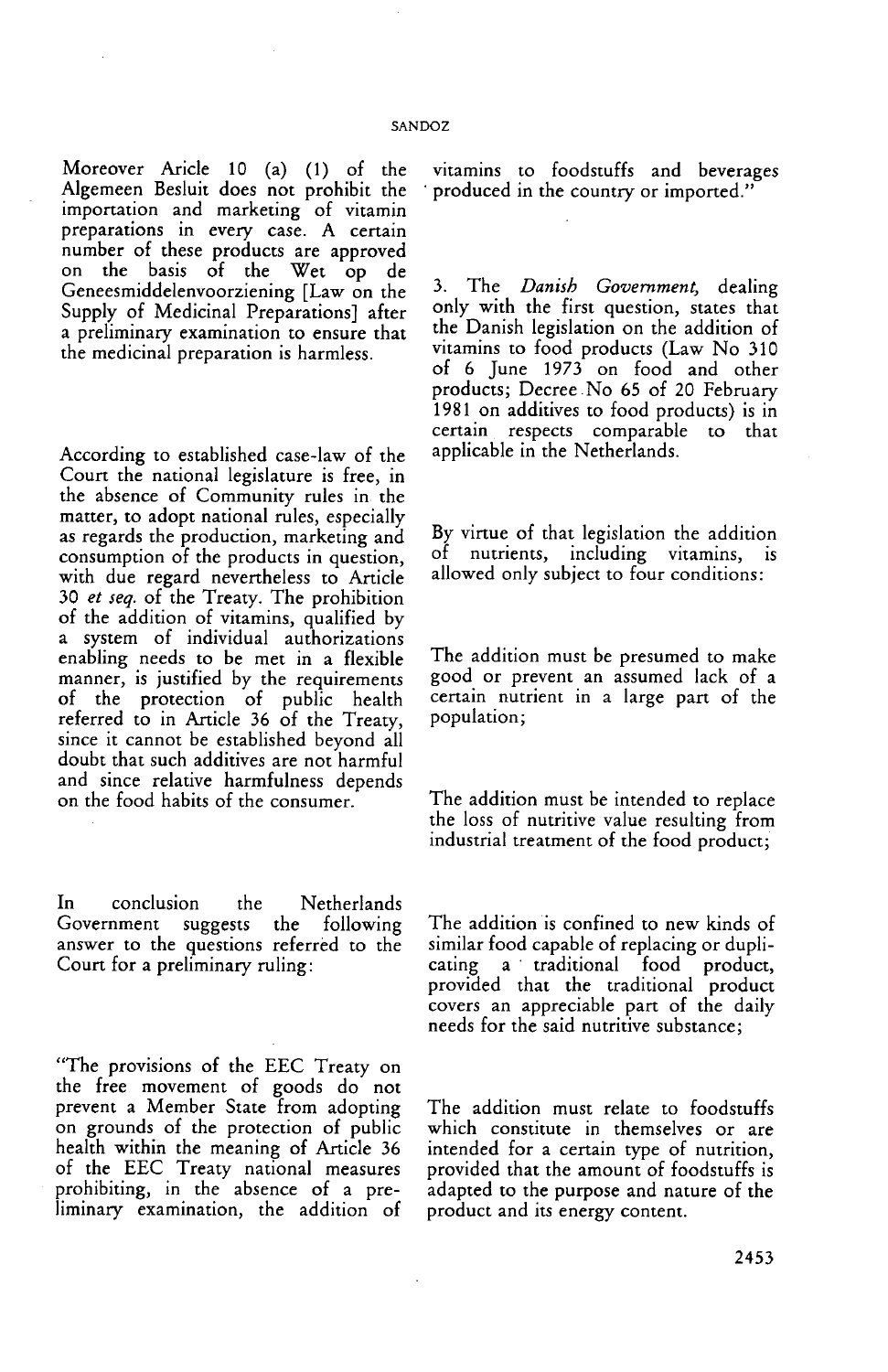The system described above is based on the considerations that correct nutrition is of fundamental importance for human health and that a healthy diet depends on varied food. Danish policy is therefore aimed at avoiding "adorning" the natural qualities of a food product in order to prevent the addition of food substances to products with which they are not normally associated. In that respect it takes account of the fact that the addition of such substances, even if they are not harmful in themselves, constitutes a means of persuasion for the producer at the expense of the consumer.

It follows that it is not sufficient to contemplate labelling which shows the content of additives since such labelling is precisely the factor which leads the consumer to believe that the product in question is a healthy one.

Moreover certain substances, including Vitamins A and D taken in high doses, may in themselves cause poisoning or at least an imbalance in the general ingestion of nutrients.

The Danish Government adds that the rules and guidelines in the matter depend *inter alia* on the water, vegetation and soil and thus to a very large extent on specifically local conditions varying from State to State.

The Court has recognized that obstacles to intra-Community trade based on differences in national laws on the marketing of products must be accepted in so far as such provisions apply without distinction to domestic and imported products and are absolutely necessary for purposes *inter alia* of the protection of public health, the fairness of commercial transactions and the protection of the consumer. In that respect the judgment of 5 February 1981 in Case 53/80 *Eyssen*  [1981] ECR 409 confirmed that "the issue of the addition of preservatives to foodstuffs is embraced by the more general issue of health protection which calls for the adoption of national measures designed to regulate the use of such additives in the interests of the protection of human health." Moreover the Court held in' the judgment of 17 December 1981 in Case 272/80 *Biologische Producten* [1981] ECR 3277 that in the absence of harmonization it was for the Member States, to decide what degree of protection of the health and life of humans they intended to ensure and in particular how strict the checks to be carried out were to be.

In conclusion the Danish Government proposes that the Court should answer the first question to the effect that national legislation on the addition of nutrients to foodstuffs of the kind referred to in the judgment making the reference is not incompatible (provided that it is not discriminatory and not more onerous than is necessary for the purposes of achieving the objective which it pursues) with the rules of the EEC Treaty on the free movement of goods within the Community even if the product is lawfully manufactured and marketed in another Member State.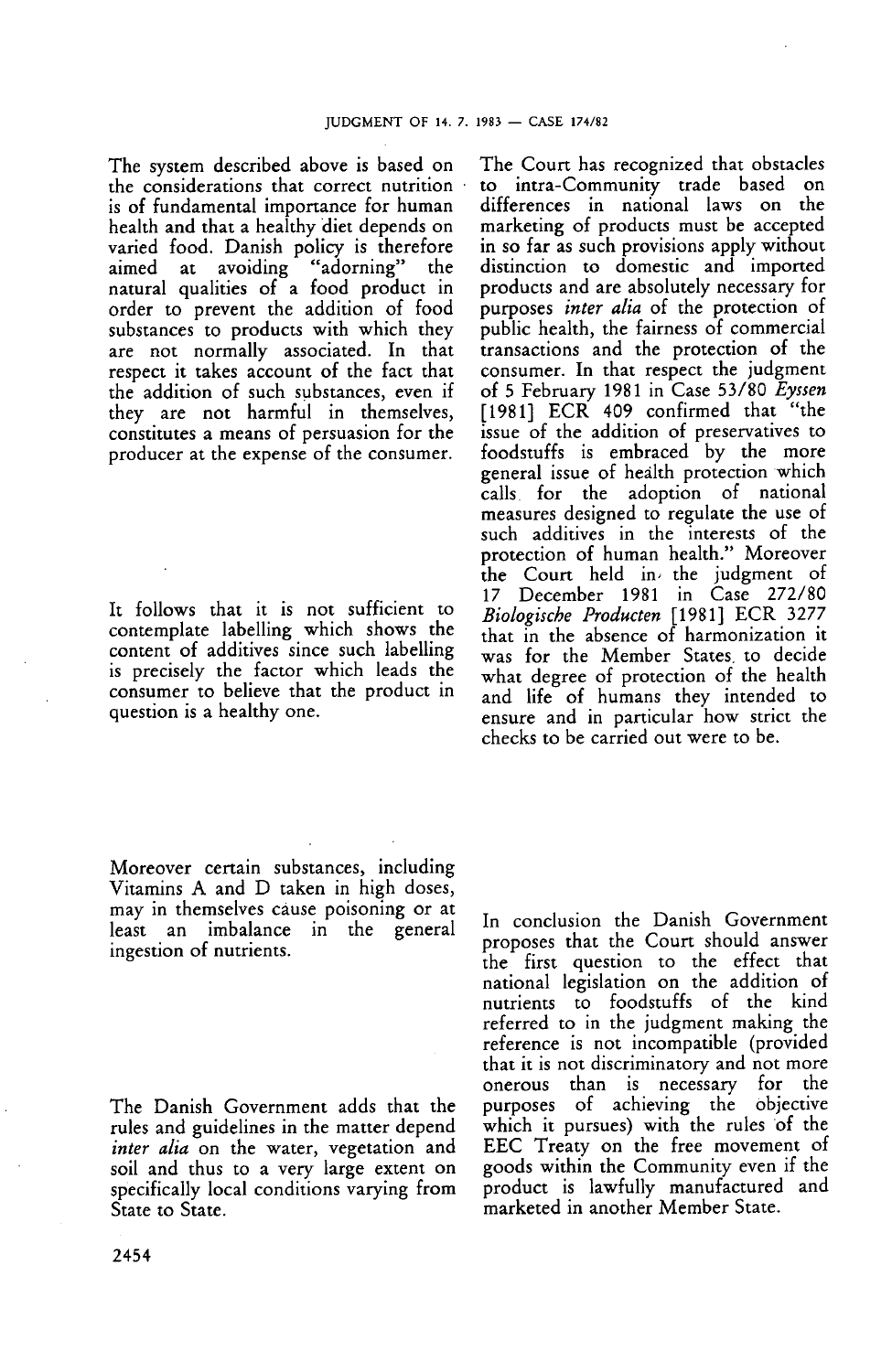4. The *Italian Government* points out that contrary to what the national court states dietary products have already been made the subject of preliminary harmonization by Council Directive No 77/94 of 21 December 1976 on the approximation of the laws of the Member States relating to foodstuffs for particular nutritional uses.

Article 2 of the directive provides that "the nature or composition of the products ... must be such that the<br>products are appropriate for the are appropriate for the particular nutritional use intended". Article 3 allows, in the absence of specific directives, national provisions to regulate changes made to products in order to make them appropriate for particular nutritional use. Those provisions clearly show the need, for the purposes of protecting public health, of controls on the production and marketing of the products in question. A check on labelling does not suffice to prevent consumers from being misled as to the properties of the product. It is also necessary to check the composition of the product itself which must meet the requirements which it is intended to satisfy and must not be harmful.

Accordingly national provisions which give the national authorities the right to check the composition of such products and to prohibit their marketing in the absence of authorization do not constitute unjustified obstacles to the free movement of goods for the purposes of Article 36 of the Treaty or the said directive in so far as such products have not already been subject to appropriate analysis in the exporting Member State (cf. the judgment of 17 December 1981

in Case 272/80 *Biologische Producten*  [1981] ECR 3277).

The affirmative answer to be given to the first question deprives the other two questions of their purpose. The Italian Government nevertheless adds by way of a secondary observation that the terms of the procedure leading to an administrative authorization to produce or market such products lie, in the absence of harmonization, within the exclusive jurisdiction of the importing Member State provided that such terms are the same for domestic and imported products.

5. The *Commission of the European Communities* states that there is as yet no provision of Community law in force on the addition of vitamins to foodstuffs and maintains that the prohibition in Article 10 (a) of the Algemeen Besluit constitutes a measure having an effect equivalent to a quantitative restriction on imports within the meaning of Article 30 of the Treaty since it is capable of constituting an obstacle to the marketing in the Netherlands of products from other Member States where the marketing of products with added vitamins is permitted. That prohibition is compatible with Community law only if it can be justified under Article 36 of the Treaty.

As to the *first question* it is necessary to determine whether the prohibition is required for the effective protection of the health of humans. That is not so if such protection can be ensured as effectively by measures which restrict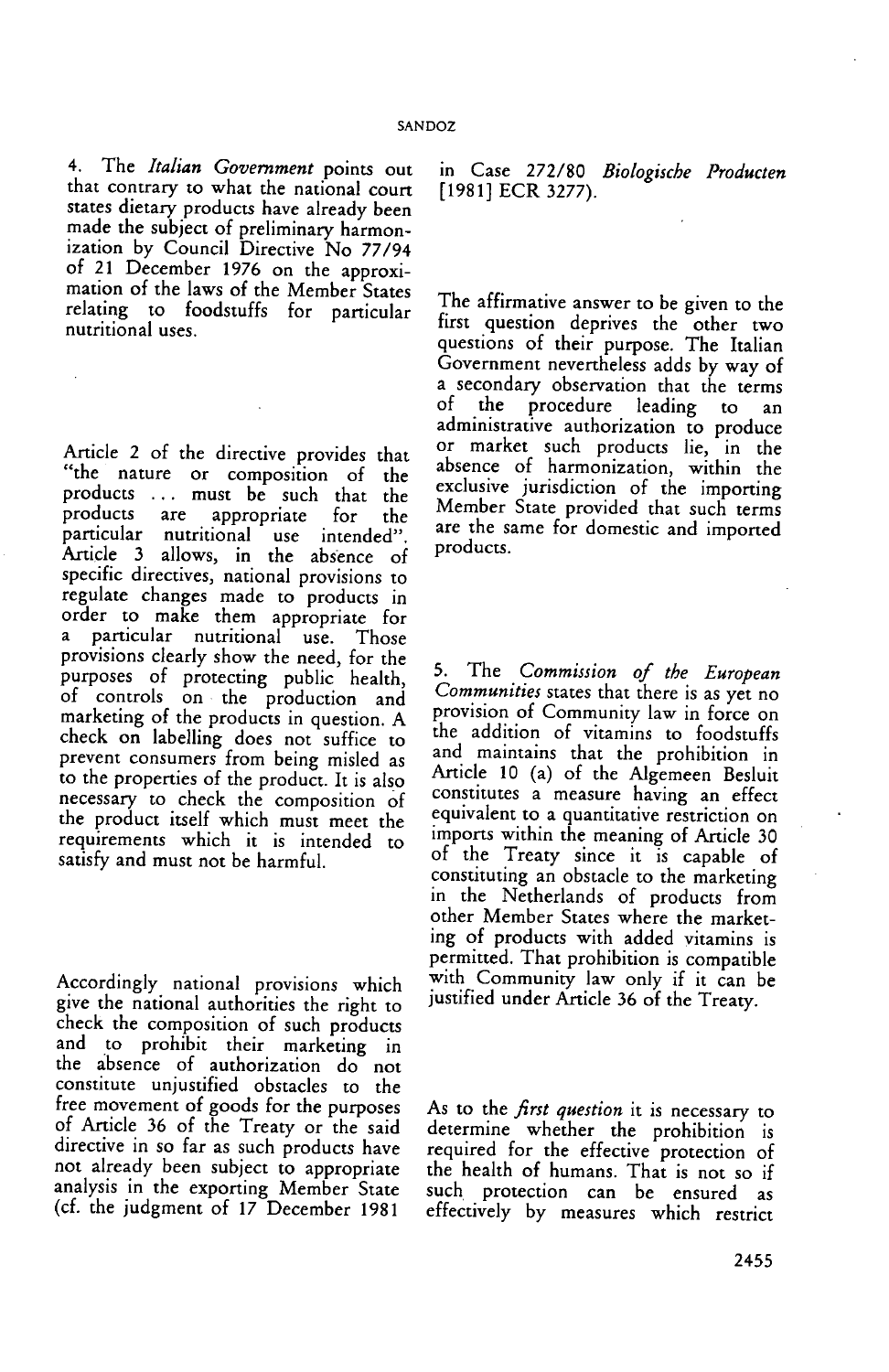intra-Community trade to a lesser degree (judgment of 20 May 1976 in Case 104/75 *DePeijper[l976]* ECR613).

π,

In view of those criteria the Commission contends that vitamins are not harmful in themselves. According to scientific literature it is necessary to distinguish between vitamins soluble in water, such as Vitamin B2, which are harmless, and vitamins soluble in fat which may have harmful effects if absorbed in excessive quantities.

That conclusion is confirmed by the "International rules Recommended for Food for Babies and Young Children" adopted by the Commission of the Codex Alimentarius of the Food and Agriculture Organization and the World Health Organization and by the German legislation on the subject. The international rules do not lay down maximum quantities except for Vitamins A and D. Unless derogation is granted by the competent federal Minister, German legislation prohibits the addition of Vitamins A and D but allows the addition of other vitamins to foodstuffs provided that the product states the amount of vitamins it contains and the health authorities are informed.

The Commission is therefore of the view that a general prohibition of the marketing of imported products to which vitamins are added goes beyond what is required for the effective protection of the health of humans.

As to the *second question* the Commission refers to the judgment of the Court of 8 November 1979 in Case 251/78 *Denkavit* [1979] ECR 3369 to the effect that it is for the authority which relies on one of the grounds of justification set out in Article 36 to show that the measures it imposes are indispensable. It follows that it is for the national authorities to show that a specific product is harmful to public health although it is lawfully marketed in another Member State.

The *third question* asks whether the fact that there is or is not a demand for imported products to which vitamins have been added may be taken as a criterion for the grant of an authorization to market the product in question. The answer is in the negative since none of the grounds which are exhaustively stated in Article 36 and which justify a restriction on imports can be interpreted in such a way as to cover a requirement of a demand for a specific product.

In conclusion the Commission proposes that the questions referred to the Court for a preliminary ruling should be answered as follows:

- "1. Article 36 of the EEC Treaty must be interpreted as meaning that a general prohibition of the marketing of products to which vitamins have been added and which are lawfully marketed in another Member State is not justified on grounds of the protection of public health.
	- 2. It is for the national authorities to show that a product is harmful to public health.
	- 3. The fact that there is no demand for products to which vitamins have<br>been added cannot justify an been added cannot justify obstacle to imports within the meaning of Article 30 of the EEC Treaty."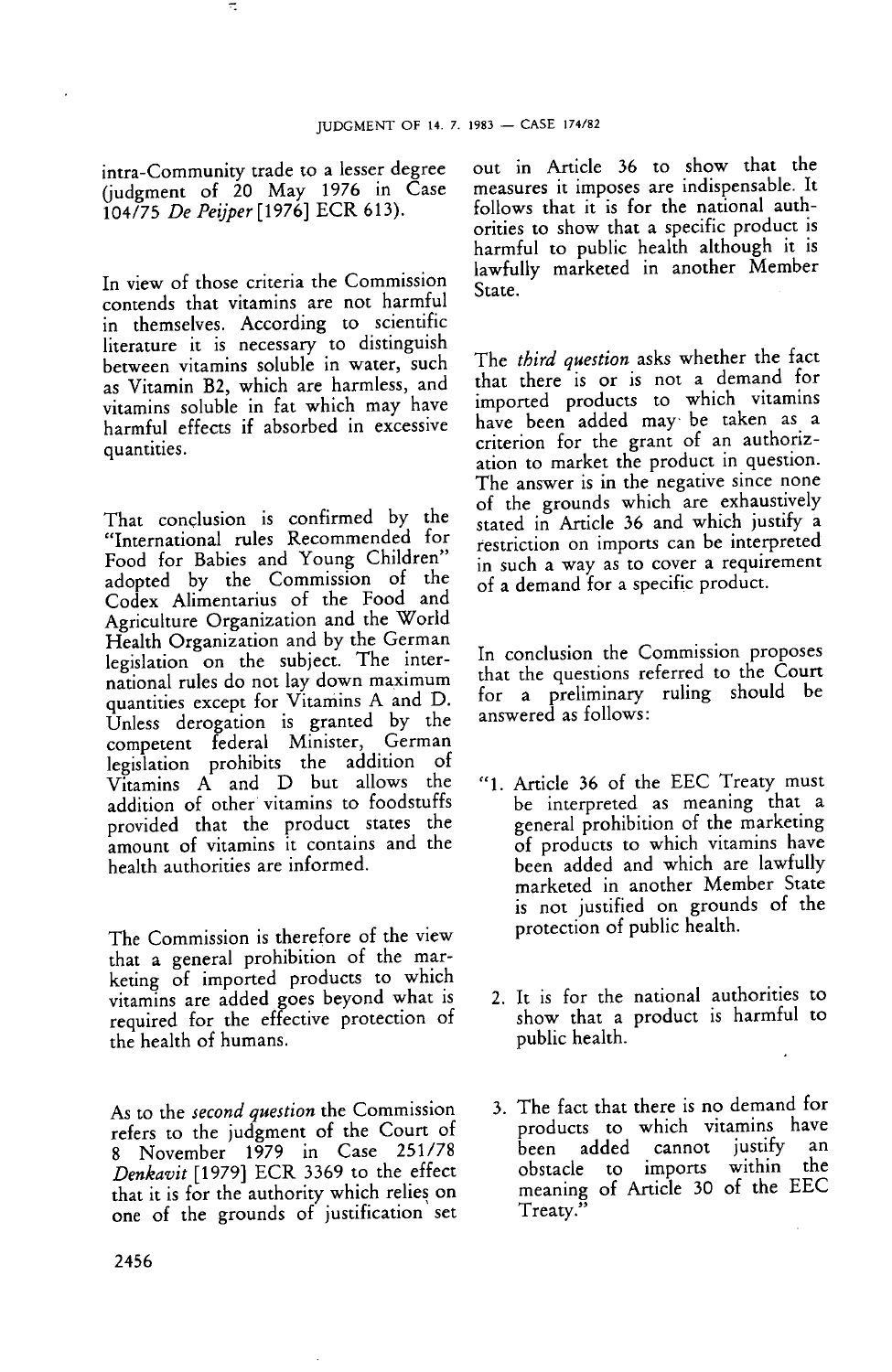$III$  — Answers to questions put by the Court

In answer to a question put by the Court the company Sandoz, the Netherlands and Danish Governments and the Commission specified which vitamins in their opinion might represent a danger to human health and those which were harmless. Further, at the request of the Court, the Commission briefly set out the provisions laid down by law and regulation in relation to the addition of vitamins in force in the other Member States and specified in particular which vitamins are subject to such rules.

1. *Sandoz* states that toxic levels have been found for vitamins soluble in water, namely B1, B6, C, niacin, calcium-pantothenate and folic acid and for Vitamins A, D3 and E, which are soluble in fat. On the other hand, no harmful sideeffect has been recorded in the case of Vitamins B2, B12 and biotin which are soluble in water. No toxic level has been established for Vitamin Kl which is soluble in fat.

Sandoz adds that the addition of all vitamins may be calculated in such a way that their consumption can involve no risk for human health since it would be necessary to consume excessive quantities of products, which the organism would be incapable of assimilating, to reach the toxic level.

2. The *Netherlands Government* states that the absorption of any vitamins in high dosages or over a prolonged period

may create health risks. Levels at which dosages may prove to be toxic are nevertheless not yet sufficiently known. Toxicity depends on the one hand on the kind of vitamin and the quantity absorbed and on the other on the characteristics of the consumer. In general, vitamins soluble in fat are more toxic than vitamins soluble in water because they are not easily eliminated.

In the absence of precise information vitamins ought not to be consumed in quantities substantially higher than the "Recommended Dietary Allowance" which represents the quantity of vitamins necessary for the proper maintenance of physical functions.

3. The *Danish Government* considers that the absorption of Vitamins A, B, C and D in abnormal quantities or over a prolonged period may give rise to symptoms of intoxication. On the other hand Bl, B2, B6, B12, niacin, pantothenic acid, biotin and Vitamins E and K do not really provide any cause for concern in the matter of health even if consumed in abnormal quantities. The Danish Government nevertheless states that the greatest risk to health in relation to nutrition is not the danger of intoxication but on the contrary the lack of certain nutrients as the result of incorrect diet.

4. The *Commission of the European Communities* confirms that vitamins are not in themselves harmful substances or a danger to human health. Only vitamins soluble in fat and more particularly Vitamins A and D may have harmful effects if absorbed in excessive doses over a certain period. The position is different as regards vitamins soluble in water such as Vitamins Bl, B2, B6, B12,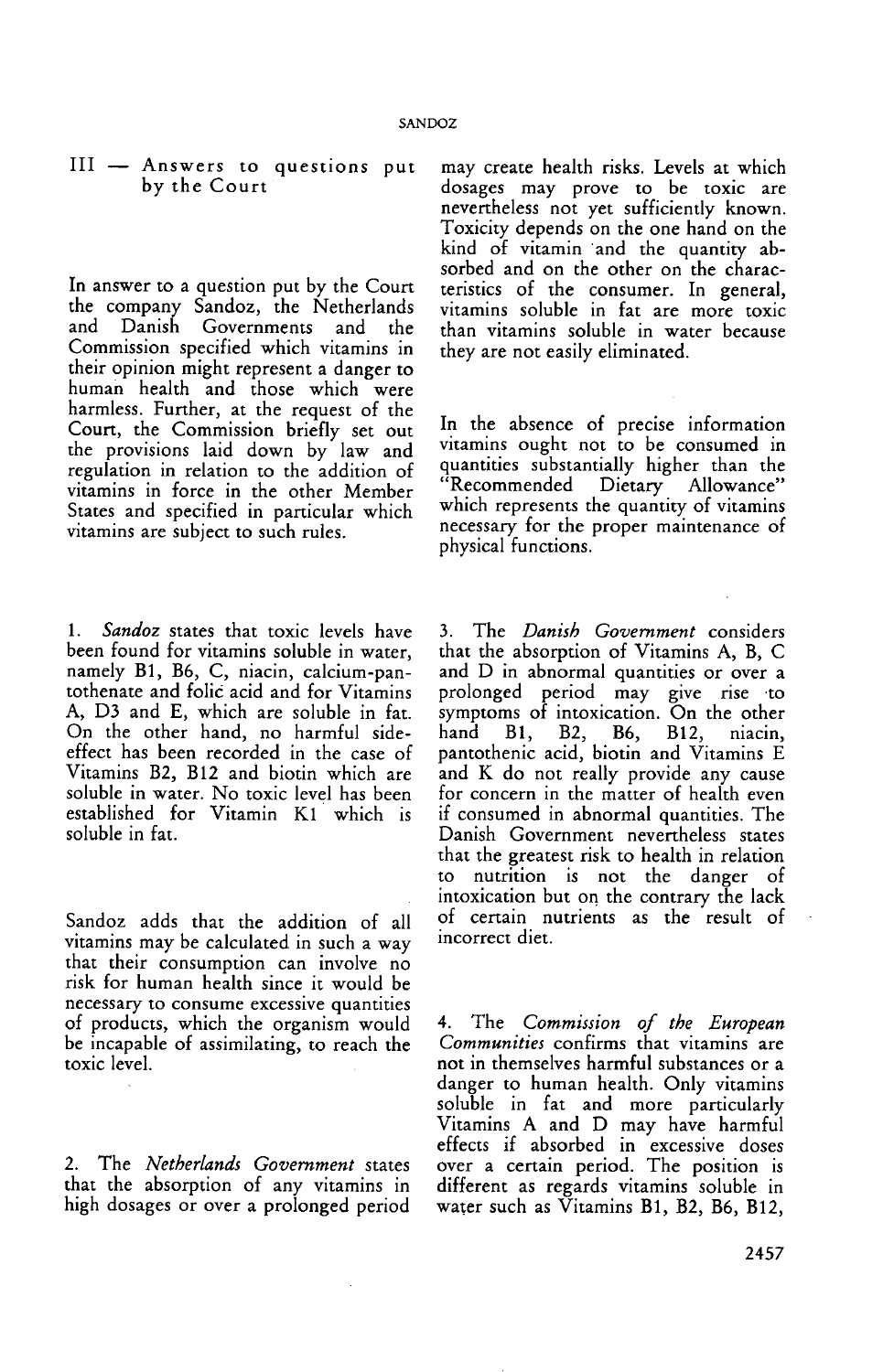C and H, any excesses of which are eliminated.

IV — Oral procedure

Sandoz BV, represented by J. C. Schultsz and B. J. H. Crans, Advocates, Amsterdam, assisted by W. H. M. Saris, expert; the Netherlands Government, represented by A. Bos, acting as Agent, assisted by R. F. van der Heide, expert; the Italian Government, represented by I. Braguglia, Avvocato dello Stato; and the Commission of the European<br>Communities, represented by R. represented Wägenbaur and J. F. Verstrynge, acting as Agents, assisted by P. Elias, expert, presented oral argument at the sitting on 9 March 1983.

The Advocate General delivered his opinion at the sitting on 4 May 1983.

# Decision

- 1 By judgment of 3 May 1982, received at the Court on 28 June 1982, the Economische Politierechter [Magistrate dealing with commercial offences] for the Arrondissementsrechtbank [District Court], 's-Hertogenbosch, referred to the Court under Article 1*77* of the EEC Treaty for a preliminary ruling three questions on the interpretation of provisions of the EEC Treaty in relation to free movement of goods within the Community and in particular Article 36 thereof.
- 2 The questions were raised in criminal proceedings brought against Sandoz BV, Uden, for having sold and delivered in the Netherlands for commercial purposes and for human consumption, without an authorization from the responsible minister, food and beverages to which vitamins had been added.
- 3 According to Article 10 (a) (1) of the Algemeen Besluit [General Decree] of 11 July 1949 adopted in implementation of Articles 14 and 15 of the Warenwet [Food and Drugs Law] of 1935 "no vitamins . .. may be added to food and beverages without an authorization granted by the Minister responsible for implementing this decree".
- 4 In the present case Sandoz BV (hereinafter referred to as "Sandoz") sold in the Netherlands muesli bars, "Powerback" and analeptic beverages to which certain vitamins, in particular Vitamins A and D, had been added. It appears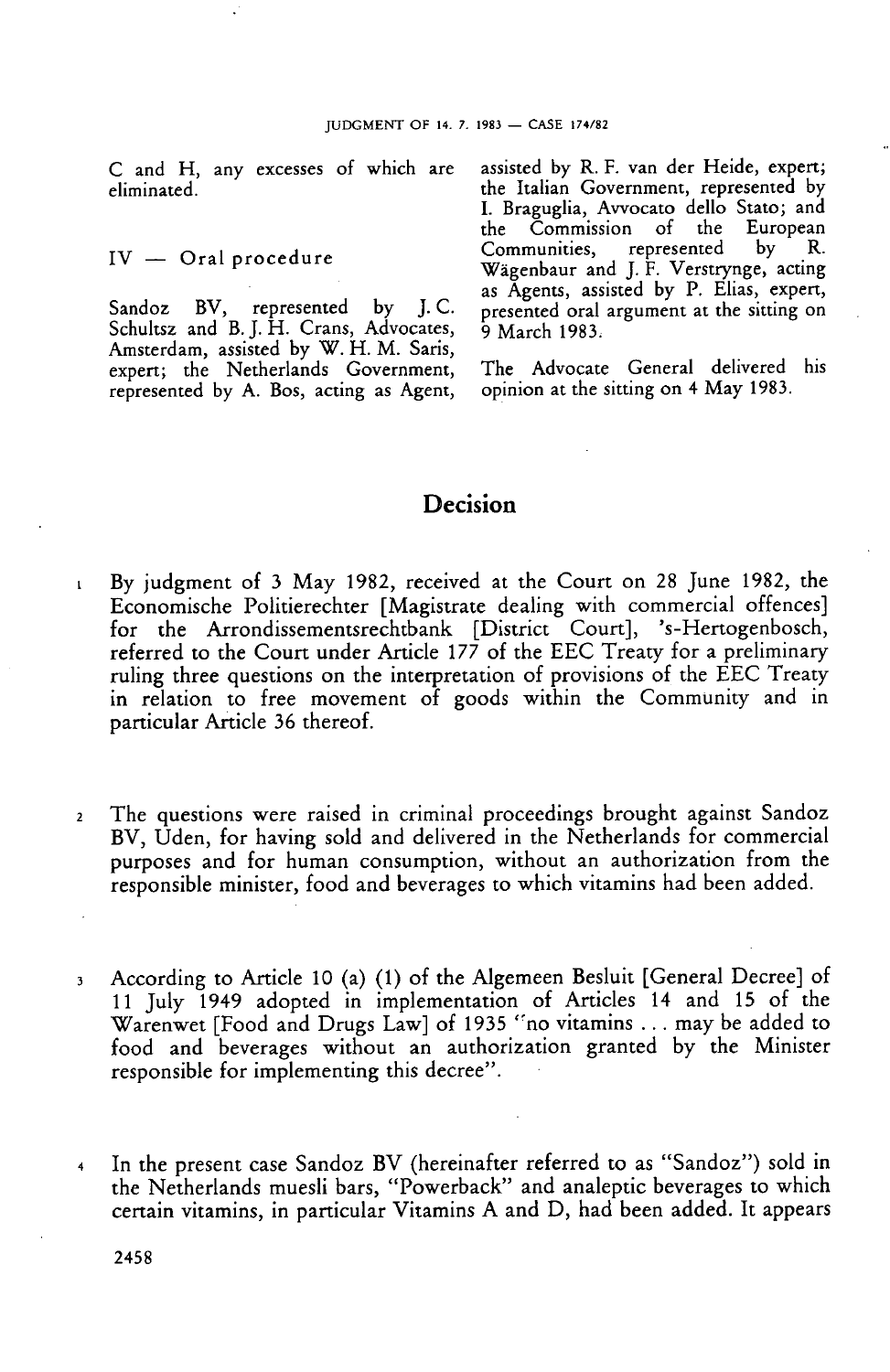from the file that all the products in question are lawfully marketed in the Federal Republic of Germany or in Belgium. Before marketing them in the Netherlands Sandoz applied for authorization pursuant to the aforesaid legislation. The responsible Netherlands authority replied first that authorization would be granted only if there was a market demand for the products in question. The application for authorization was subsequently rejected on the ground that the Vitamins A and D in the products in question represented a danger to public health.

5 The Economische Politierechter took the view that his decision on the matter depended on whether the aforesaid Netherlands legislation was compatible with Article 30 *et seq.* of the Treaty and therefore an interpretation of those provisions was necessary for him to give judgment; the proceedings were thereupon stayed and the following questions referred to the Court for a preliminary ruling:

"1. Where:

- (a) food or beverages, or both, to which vitamins have been added, have been marketed in one or more Member States lawfully, that is to say in accordance with the legislation in force locally, and
- (b) an importer of food or beverages, or both, established in another Member State imports lawfully marketed food or beverages, or both, to which vitamins have been added, from one of the Member States referred to under (a) above into the Member State in which he is established,

do the provisions derogating from the rules concerning the free movement of goods within the Community, in particular Article 36 of the EEC Treaty in so far as it relates to the protection of the health of humans, justify the government of the Member State of importation in prohibiting the marketing of such food or beverages, or both, in that State without ministerial authorization?

2. Must the previous question be answered differently if the general prohibition on the sale of food and beverages to which vitamins have been added, unless authorized by a ministerial decision, has the result that the importer referred to under 1 (b) above bears the onus of proving that the food and beverages concerned are not a danger to public health and must therefore be authorized?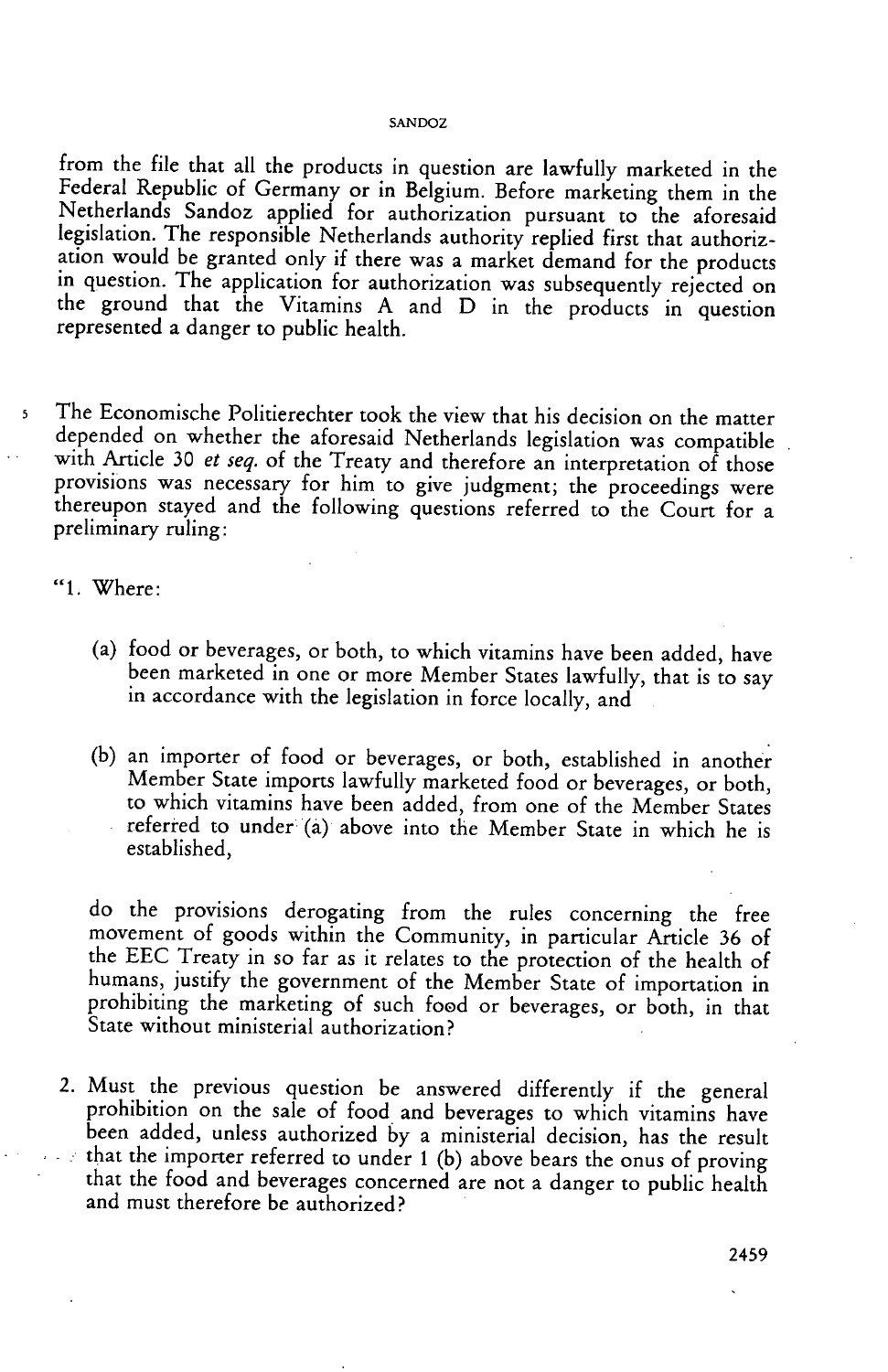3. Must the question be answered differently if the application of the general prohibition of the sale of food and beverages to which vitamins have been added, unless authorized by a ministerial decision, has the result that the national authorities of a Member State prohibit the sale of such food and beverages which have been lawfully produced and marketed in another Member State, unless the producer or seller shows not only that such products are not a danger to health but also that it is desirable to market them and that there is a need for vitamins to be added?".

### First question

- In the first question the national court seeks in essence to know whether, and if so in what circumstances, the provisions of the Treaty on free movement of goods preclude national rules prohibiting without prior administrative authorization the marketing of food to which vitamins have been added and which are lawfully marketed in another Member State.
- Article 30 of the Treaty prohibits in trade between Member States quantitative restrictions on imports and all measures having equivalent effect. According to established case-law of the Court all commercial rules of the Member States likely to impede directly or indirectly, actually or potentially intra-Community trade are to be regarded as measures having an effect equivalent to quantitative restrictions. Nevertheless, according to Article 36 of the Treaty the provision in Article 30 does not preclude prohibitions or restrictions on imports justified on grounds *inter alia* of the protection of human health provided that such prohibitions or restrictions do not constitute a means of arbitrary discrimination or a disguised restriction on trade between Member States.
- s It is apparent that national rules of the kind referred to by the national court prohibiting without prior administrative authorization the marketing of food to which vitamins have been added are likely to impede trade between Member States and must therefore be regarded as a measure having an effect equivalent to quantitative restrictions within the meaning of Article 30 of the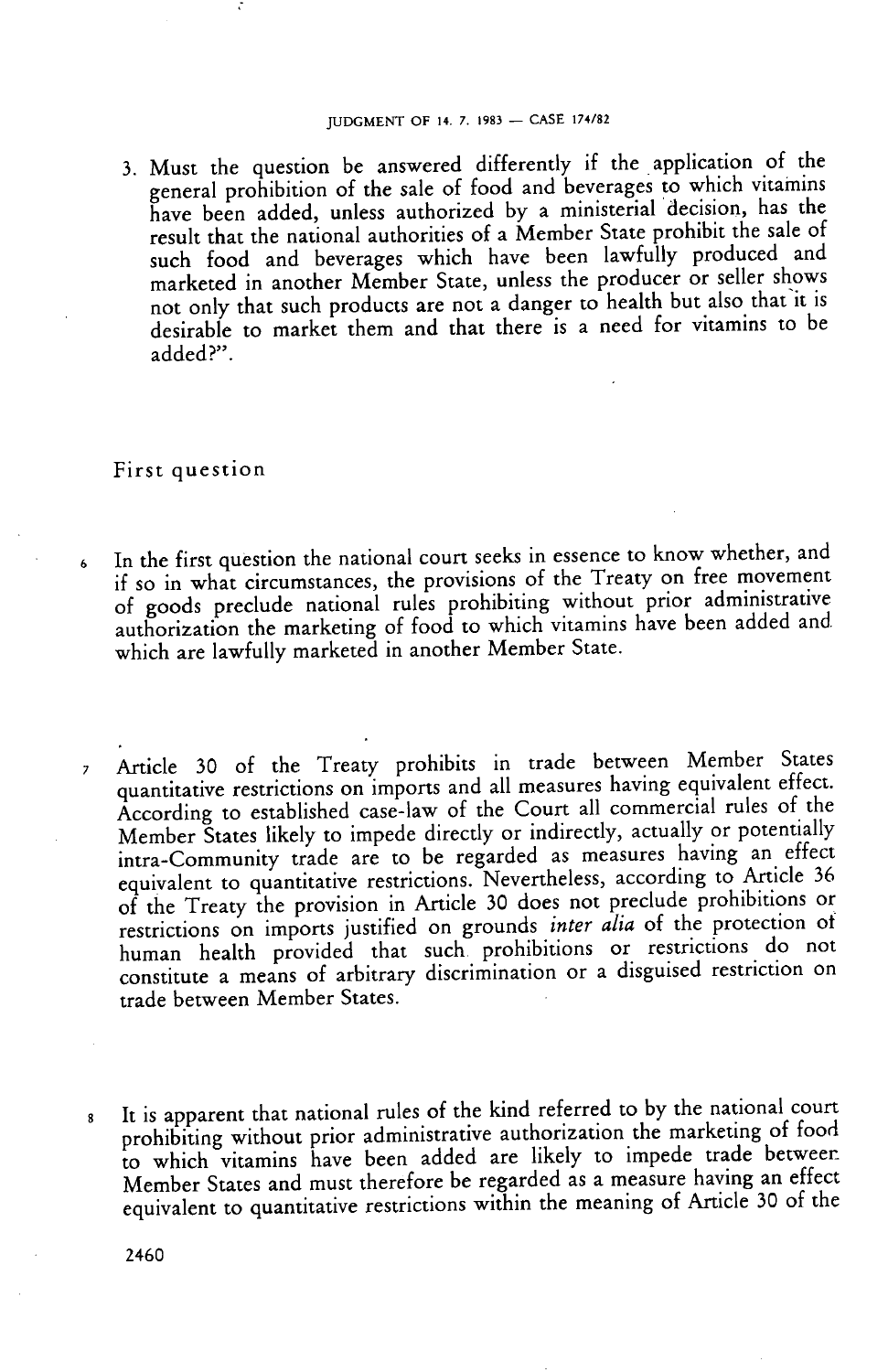Treaty. The answer to the question therefore depends on the applicability of Article 36 to such rules.

- 9 In that respect and in the opinion of Sandoz and the Commission, it is only in the event of excessive consumption, which is excluded however in the case of products of the kind in question, that vitamins and in particular vitamins soluble in fat, such as Vitamins  $\vec{A}$  and  $D$ , may have harmful effects. A general prohibition on the marketing of food to which vitamins of any kind have been added is therefore not justified within the meaning of Article 36 of the Treaty on grounds of the protection of health and is in any event excessive within the meaning of the last sentence of that article.
- io On the other hand the Netherlands and Danish Governments contend that such rules are necessary owing to the very nature of the substances added since the absorption of any vitamins in high doses or for a prolonged period may entail risks to health or at least undesirable side-effects such as malnutrition. In view on the one hand of scientific uncertainties and on the other of the fact that the harmfulness of vitamins depends on the quantity absorbed with the whole nutrition of a person it is not possible to say with certainty whether any food to which vitamins have been added is harmful or not.
- n It appears from the file that vitamins are not in themselves harmful substances but on the contrary are recognized by modern science as necessary for the human organism. Nevertheless excessive consumption of them over a prolonged period may have harmful effects, the extent of which varies according to the type of vitamin: there is generally a greater risk with vitamins soluble in fat than with those soluble in water. According to the observations submitted to the Court, however, scientific research does not appear to be sufficiently advanced to be able to determine with certainty the critical quantities and the precise effects.
- i2 It is not disputed by the parties who have submitted observations that the concentration of vitamins contained in the foodstuffs of the kind in issue is far from attaining the critical threshold of harmfulness so that even excessive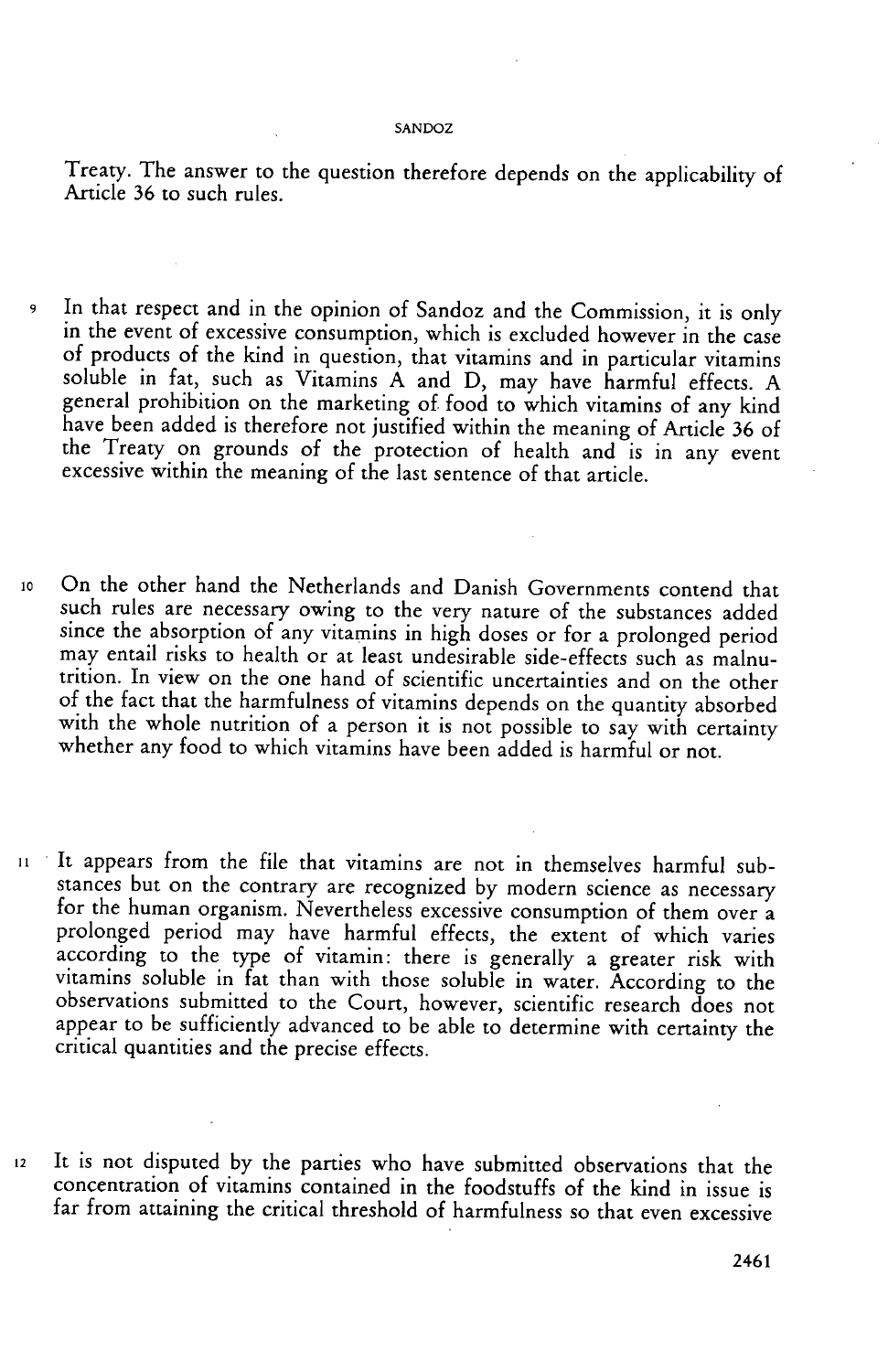### JUDGMENT OF 14. 7. 1983 — CASE 174/82

consumption thereof cannot in itself involve a risk to public health. Nevertheless such a risk cannot be excluded in so far as the consumer absorbs with other foods further quantities of vitamins which it is impossible to monitor or foresee.

- 13 The addition of vitamins is thus subject to the general policy in relation to food additives, which are already to a limited extent the subject of Community harmonization. Thus in particular the Council Directive of 23 October 1962 on the approximation of the rules of the Member States concerning the colouring matters authorized for use in foodstuffs intended for human consumption (Official Journal, English Special Edition 1959-62, p. 279) and Council Directive No 64/54/EEC of 5 November 1963 on the approximation of the laws of the Member States concerning the preservatives authorized for use in foodstuffs intended for human consumption (Official Journal, English Special Edition 1963-64, p. 99), as amended, require the Member States to authorize only the colouring matters and preservatives set out in the list annexed but leave the Member States free to restrict, in certain circumstances, the use even of the substances listed.
- u As regards foodstuffs intended for particular nutritional uses there has been some degree of harmonization in Council Directive No 77/94/EEC of 21 December 1976 on the approximation of the laws of the Member States relating to foodstuffs for particular nutritional uses (Official Journal 1977, L 26, p. 55). Article 7 thereof requires the Member States to adopt all the measures necessary to ensure that trade in the said products cannot be impeded by the application of non-harmonized national provisions governing the composition, manufacturing specifications, packaging or labelling of foodstuffs, subject nevertheless to provisions justified on grounds, *inter alia,*  of protection of public health.
- is The abovementioned Community measures clearly show that the Community legislature accepts the principle that it is necessary to restrict the use of food additives to the substances specified, whilst leaving the Member States a certain discretion to adopt stricter rules. The measures thus testify to great prudence regarding the potential harmfulness of additives, the extent of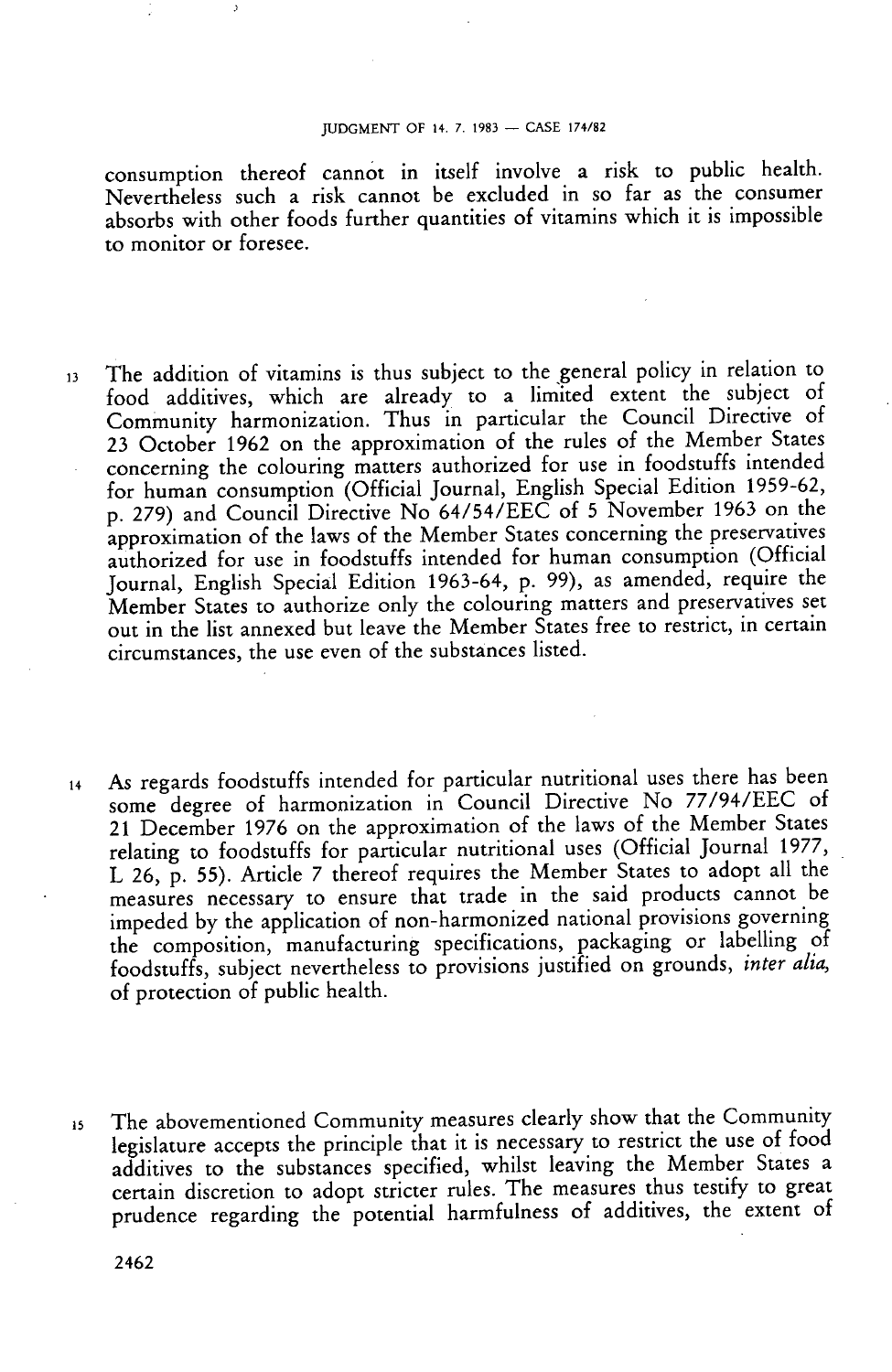which is still uncertain in respect of each of the various substances, and leave a wide discretion to the Member States in relation to such additives.

- i6 As the Court found in its judgment of 17 December 1981 in Case 272/80 *(Frans-Nederlandse Maatschappij voor Biologische Producten* [1981] ECR  $3277$ ), in so far as there are uncertainties at the present state of scientific research it is for the Member States, in the absence of harmonization, to decide what degree of protection of the health and life of humans they intend to assure, having regard however for the requirements of the free movement of goods within the Community.
- 17 Those principles also apply to substances such as vitamins which are not as a general rule harmful in themselves but may have special harmful effects solely if taken to excess as part of the general nutrition, the composition of which is unforeseeable and cannot be monitored. In view of the uncertainties inherent in the scientific assessment, national rules prohibiting, without prior authorization, the marketing of foodstuffs to which vitamins have been added are justified on principle within the meaning of Article 36 of the Treaty on grounds of the protection of human health.
- is Nevertheless the principle of proportionality which underlies the last sentence of Article 36 of the Treaty requires that the power of the.Member States to prohibit imports of the products in question from other Member States should be restricted to what is necessary to attain the legitimate aim of protecting health. Accordingly, national rules providing for such a prohibition are justified only if authorizations to market are granted when they are compatible with the need to protect health.
- i9 Such an assessment is, however, difficult to make in relation to additives such, as vitamins the abovementioned characteristics of which exclude the possibility of foreseeing or monitoring the quantities consumed as part of the general nutrition and the degree of harmfulness of which cannot be determined with sufficient certainty. Nevertheless, although in view of the present stage of harmonization of national laws at the Community level a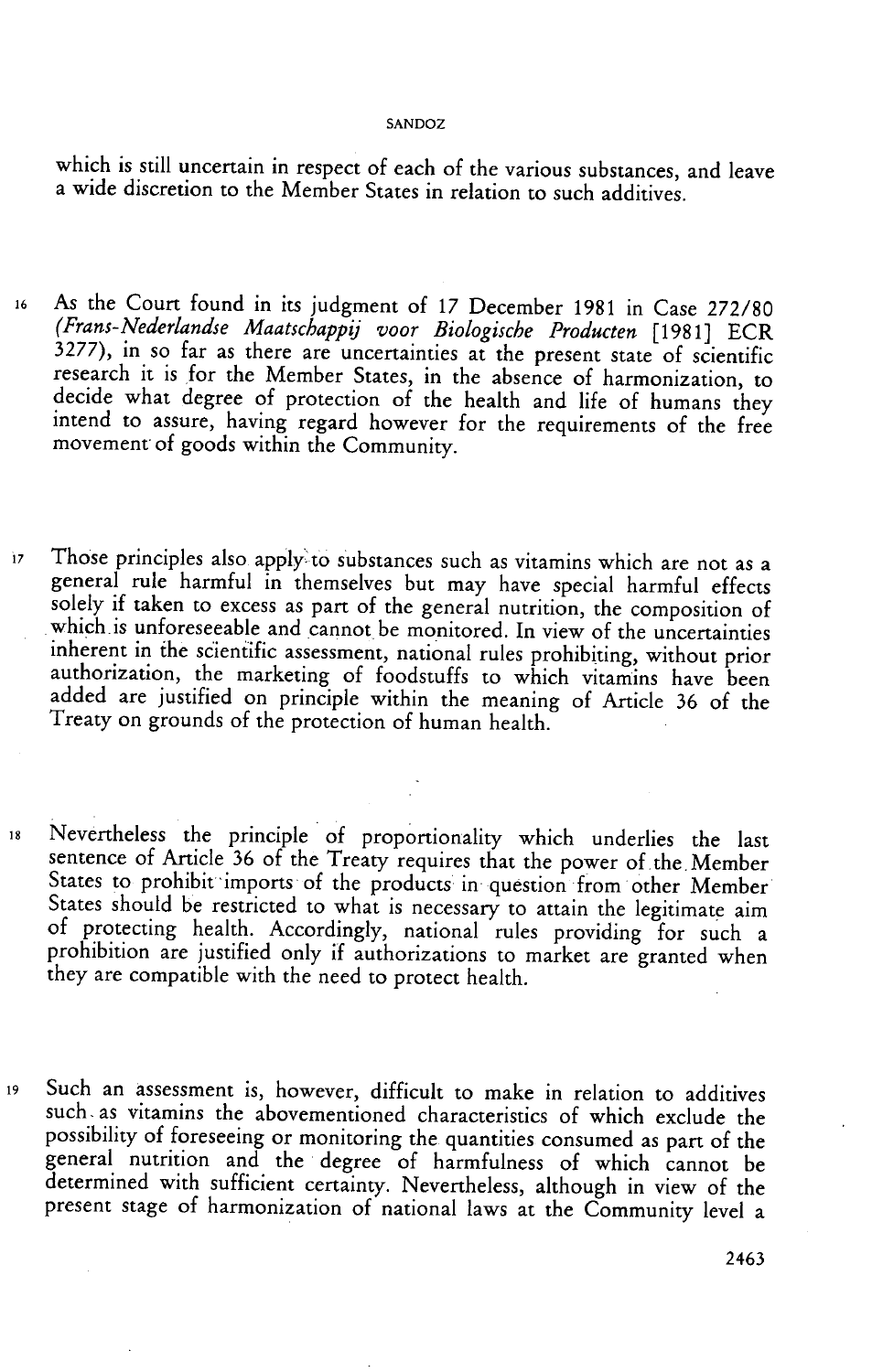#### JUDGMENT OF 14. 7. 1983 — CASE 174/82

wide discretion must be left to the Member States, they must, in order to observe the principle of proportionality, authorize marketing when the addition of vitamins to foodstuffs meets a real need, especially a technical or nutritional one.

20 The first question must therefore be answered to the effect that Community law permits national rules prohibiting without prior authorization the marketing of foodstuffs lawfully marketed in another Member State to which vitamins have been added, provided that the marketing is authorized when the addition of vitamins meets a real need, especially a technical or nutritional one.

### Second question

- 21 In the second question the national court asks in essence whether Community law precludes national rules such as those referred to by the national court where the authorization to market is subject to proof by the importer that the product in question is not harmful to health.
- 22 Inasmuch as the question arises as to where the onus of proof lies when there is a request for authorization, in view of the answer to the first question, it must be remembered that Article 36 of the Treaty creates an exception, which must be strictly interpreted, to the rule of free movement of goods within the Community which is one of the fundamental principles of the common market. It is therefore for the national authorities who rely on that provision in order to adopt a measure restricting intra-Community trade to check in each instance that the measure contemplated satisfies the criteria of that provision.
- 23 Accordingly, although the national authorities may, in so far as they do not have it themselves, ask the importer to produce the information in his possession relating to the composition of the product and the technical or nutritional reasons for adding vitamins, they must themselves assess, in the light of all the relevant information, whether authorization must be granted pursuant to Community law.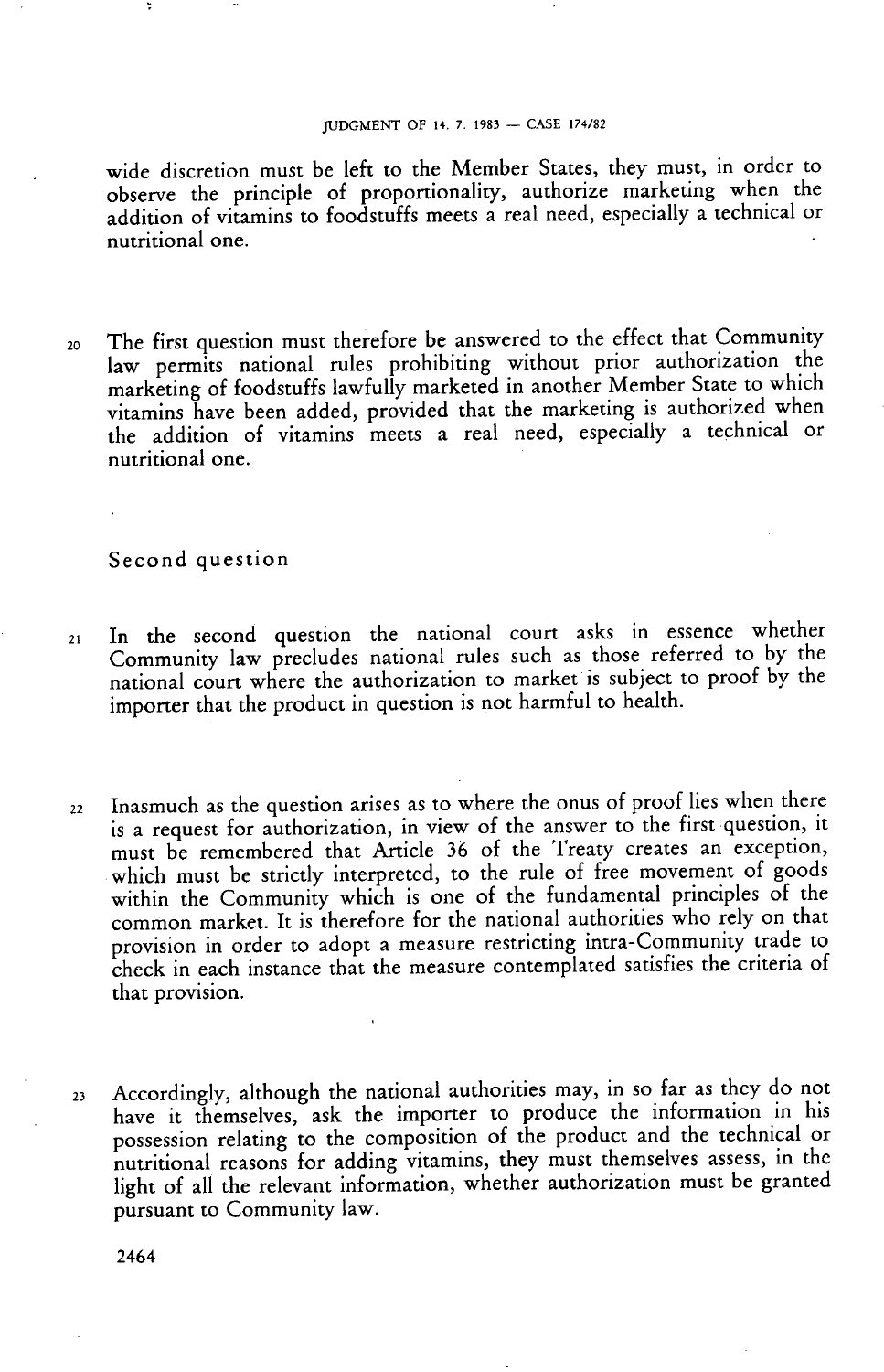24 The second question must therefore be answered to the effect that Community law does not permit national rules which subject authorization to market to proof by the importer that the product in question is not harmful to health, without prejudice to the right of the national authorities to ask the importer to submit all the information in his possession needed to assess the facts.

Third question

- 25 In the third question the national court asks in essence whether Community law precludes national rules of the kind referred to by the national Court where authorization to market is subject to proof by the importer that the marketing of the product in question meets a market demand.
- 26 As regards the requirement of a market demand it must be emphasized that the sole fact of imposing such a condition constitutes in itself a measure having an equivalent effect to a quantitative restriction prohibited by Article 30 which cannot be covered by the exception in Article 36. The objective pursued by the principle of free movement of goods is precisely to ensure for products from the various Member States access to markets on which they were not previously represented.
- 27 The third question must therefore be answered to the effect that Community law does not permit national rules which subject authorization to market to proof by the importer that the marketing of the product in question meets a market demand.

Costs

28 The costs incurred by the Netherlands, Danish and Italian Governments and by the Commission of the European Communities, which have submitted observations to the Court, are not recoverable. As these proceedings are, in so far as the parties to the main proceedings are concerned, in the nature of a step in the proceedings before the national court, the decision on costs is a matter for that court.